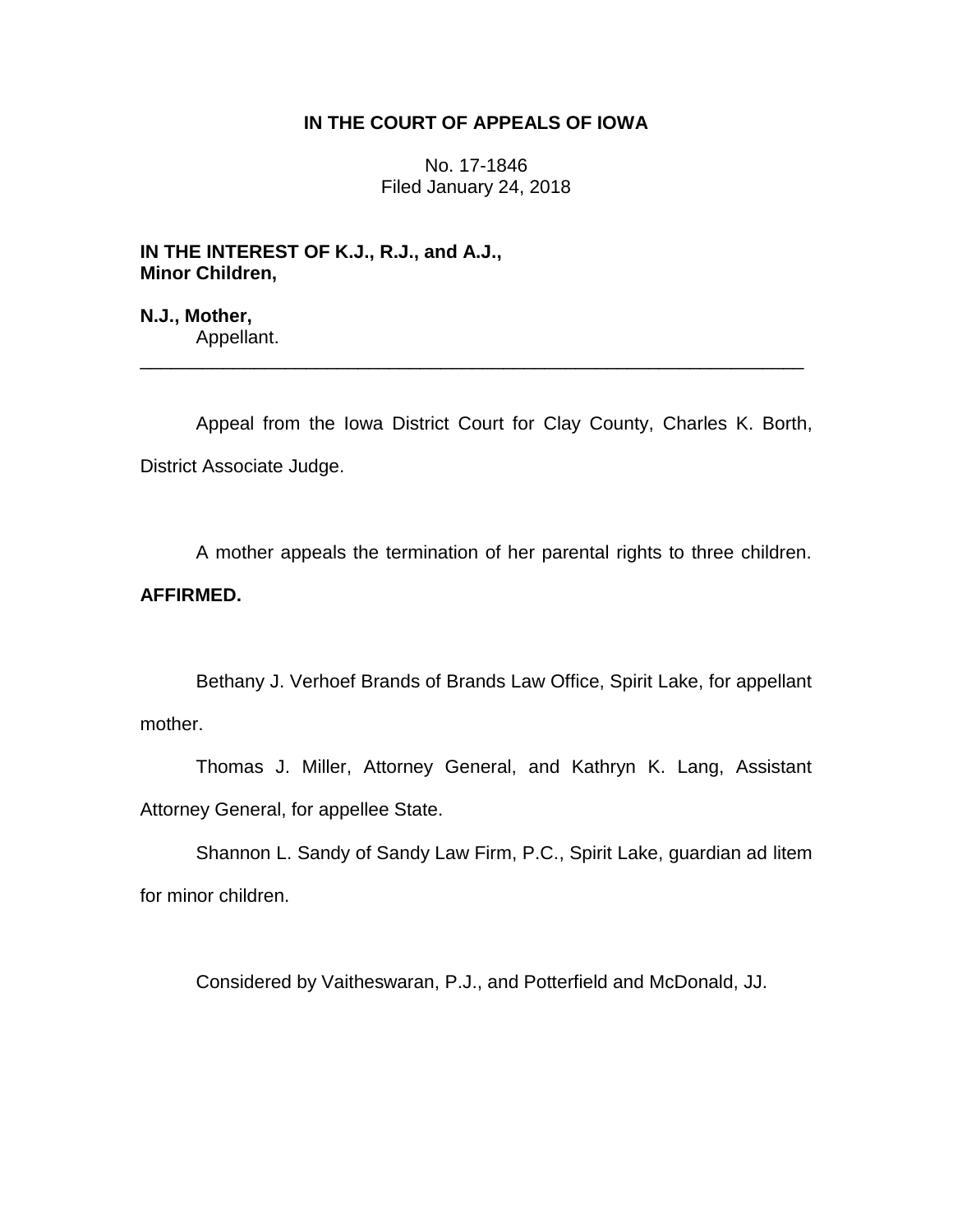## **VAITHESWARAN, Presiding Judge.**

A mother appeals the termination of her parental rights to three children, born in 2007, 2009, and 2012.

## *I. Background Facts and Proceedings*

The department of human services became involved with the family in 2012 based on the parents' conduct with respect to an older child. The parents signed a safety plan to address issues relating to that child. He was eventually transferred to foster care pursuant to a voluntary placement agreement.

In 2014, the State petitioned to have all four children adjudicated in need of assistance. The district court granted the petition and ordered custody of the three involved in this appeal to remain with their parents subject to department supervision.

The children were removed from the parents' custody in the fall of 2015 after it was alleged their father assaulted the mother in the children's presence and threatened to kill himself, and the mother "took no steps to contact law enforcement or protect herself or the children." The children were eventually reunited with the father. They remained out of the mother's care through the termination hearing two years later.

The mother stipulated to the statutory grounds for termination pled by the State. The termination hearing proceeded on a single issue: whether termination was in the children's best interests. *See In re P.L.*, 778 N.W.2d 33, 41 (Iowa 2010). The mother was present at the hearing but did not testify. Following the hearing, the juvenile court concluded termination was in the children's best interests. The mother appealed.

2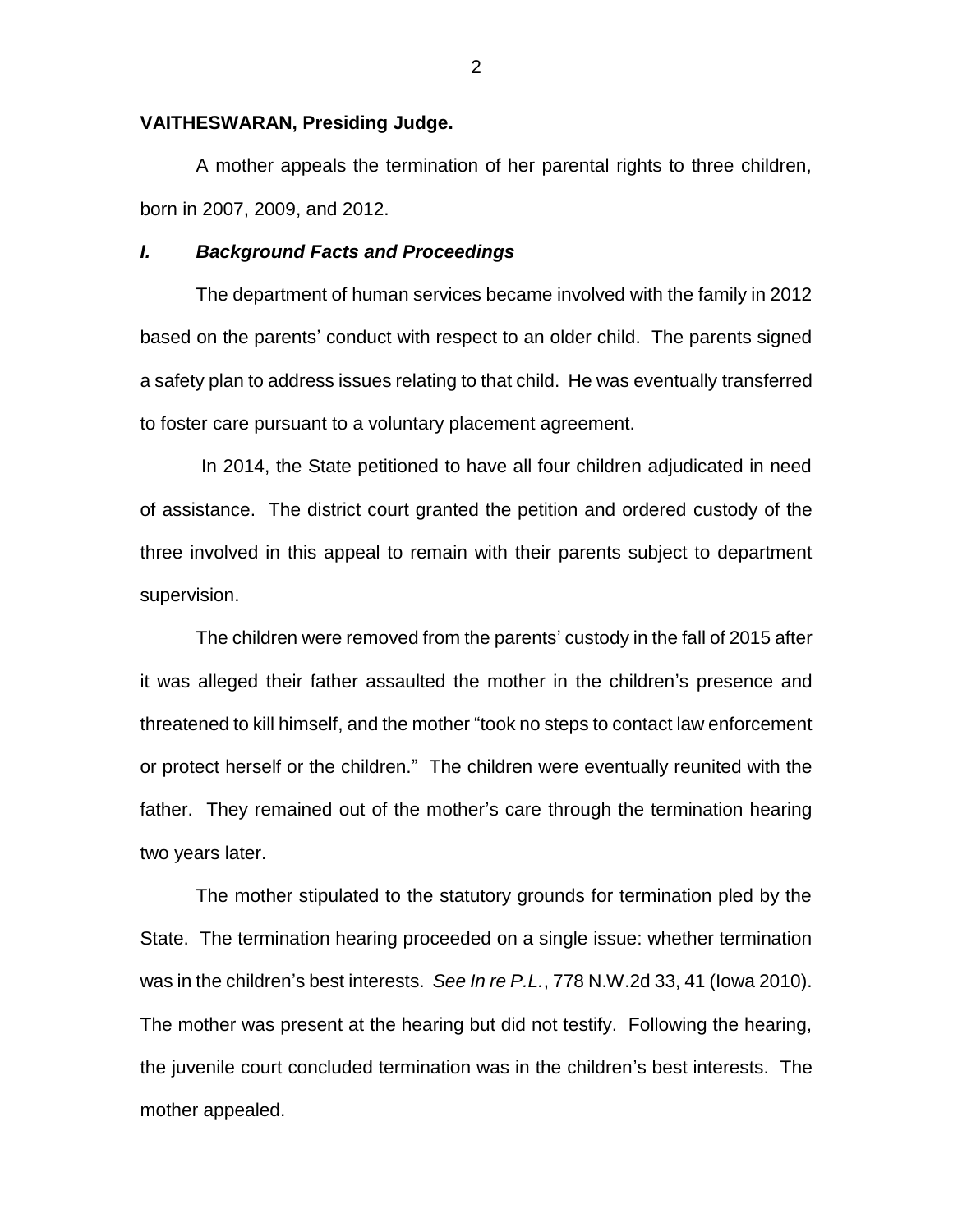Meanwhile, the mother's trial attorney moved to withdraw from the appeal based on extraordinary circumstances. The Iowa Supreme Court granted the motion and substitute appellate counsel was appointed. The mother argues her trial attorney was ineffective in (1) "failing to present evidence supporting her claim that termination of her parental rights was not in the children's best interests" and (2) failing to ascertain on the record whether her decision not to testify at the termination hearing "was a knowing, voluntary decision with a full understanding of the potential implications."

## *II. Ineffective Assistance*

In *In re D.W.*, the Iowa Supreme Court assumed "due process requires counsel appointed under a statutory directive to provide effective assistance." 385 N.W.2d 570, 579 (Iowa 1986). The court applied the *Strickland* standard, which mandates proof of deficient performance and actual prejudice. *Id.*; *Strickland v. Washington*, 466 U.S. 668, 687 (1984). The court later modified the opinion to clarify the standard in cases involving a conflict of interest and emphasized there would be no presumption of prejudice in juvenile proceedings. *See In re J.P.B.*, 419 N.W.2d 387, 392 (Iowa 1988) ("Because of the unique nature of juvenile proceedings, we are unwilling to presume prejudice even if under ordinary criminal standards a substantial possibility of conflict would be shown. To the extent that *In re D.W.* suggested that we would always apply the 'same standards adopted for counsel appointed in a criminal proceeding,' 385 N.W.2d at 579, that opinion is hereby modified.").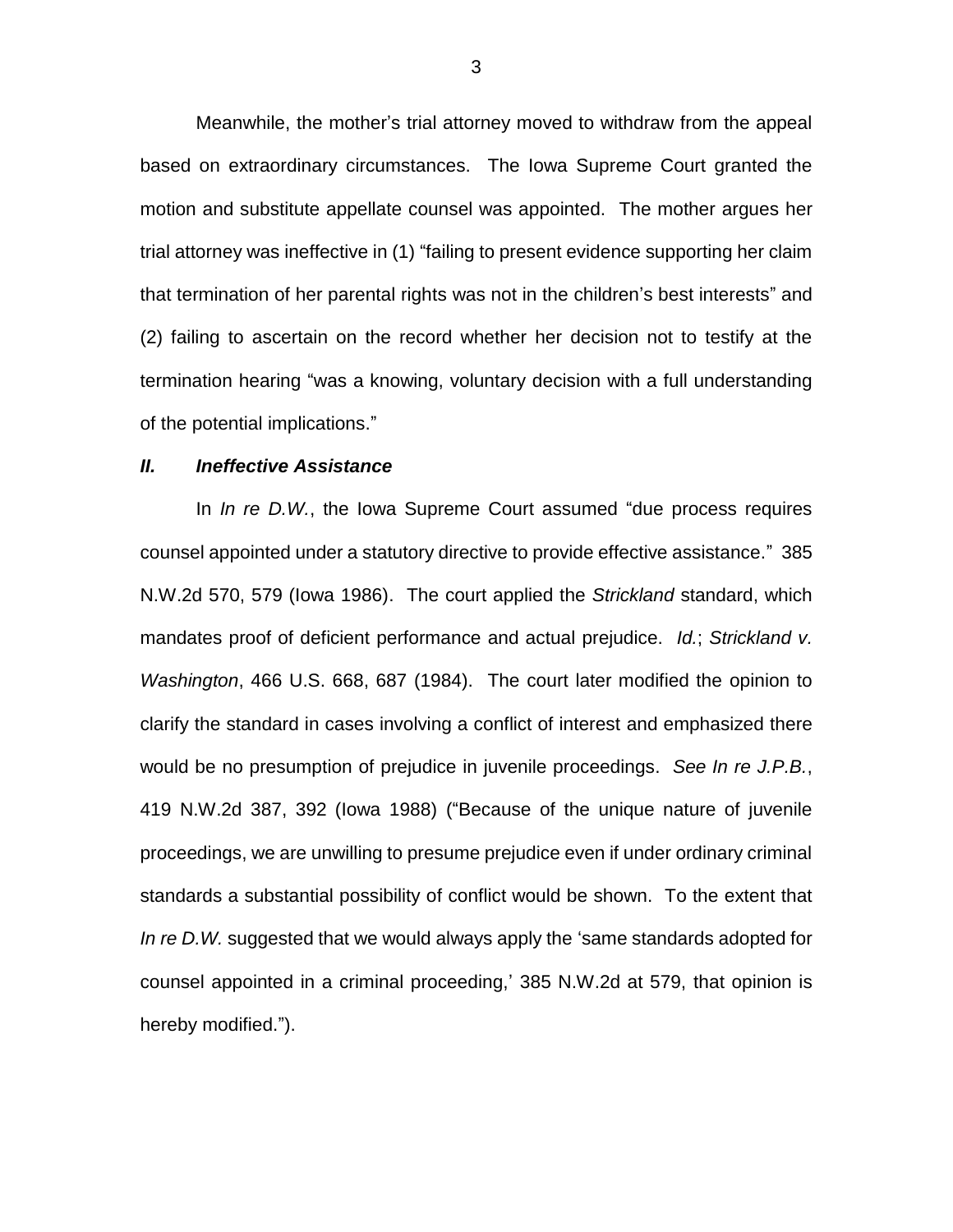## *A. Failure to Present Evidence on Best Interests*

The following facts inform the issue of whether the mother's trial attorney was ineffective in failing to present evidence on the children's best interests. At the beginning of 2017, the mother was afforded weekly visits with the children. Due to her inconsistent attendance, the department transitioned her to biweekly visits and then, monthly visits. According to the department case manager, the mother saw one of the three children twice in seven months and the other two children three times during that period. The department eventually suspended inperson visits but facilitated twice-weekly telephone calls.

The mother availed herself of the telephonic contacts. These contacts did little to strengthen her frayed bond with the children. As the case manager stated, "every service possible" was made available to the mother to facilitate "consistent contact and visitation with her children," to no avail. The result was "emotional and mental harm" to the children. In his words, "I don't know how there can be a bond in two visits in seven months or three visits in seven months. . . . The false promises their mother has made to them has absolutely caused them to feel unsettled, and that's a lot for . . . children these age[s] to take on." He opined the bond the mother shared with the children was "in . . . free fall."

The case manager acknowledged the mother's mental-health diagnoses were "a big contributing factor" in her lack of consistency. But the department facilitated the provision of mental-health services. The mother only sporadically participated in those services, and although she became more consistent as the termination hearing drew near, her report on the extent of her participation diverged from the report of her therapist.

4